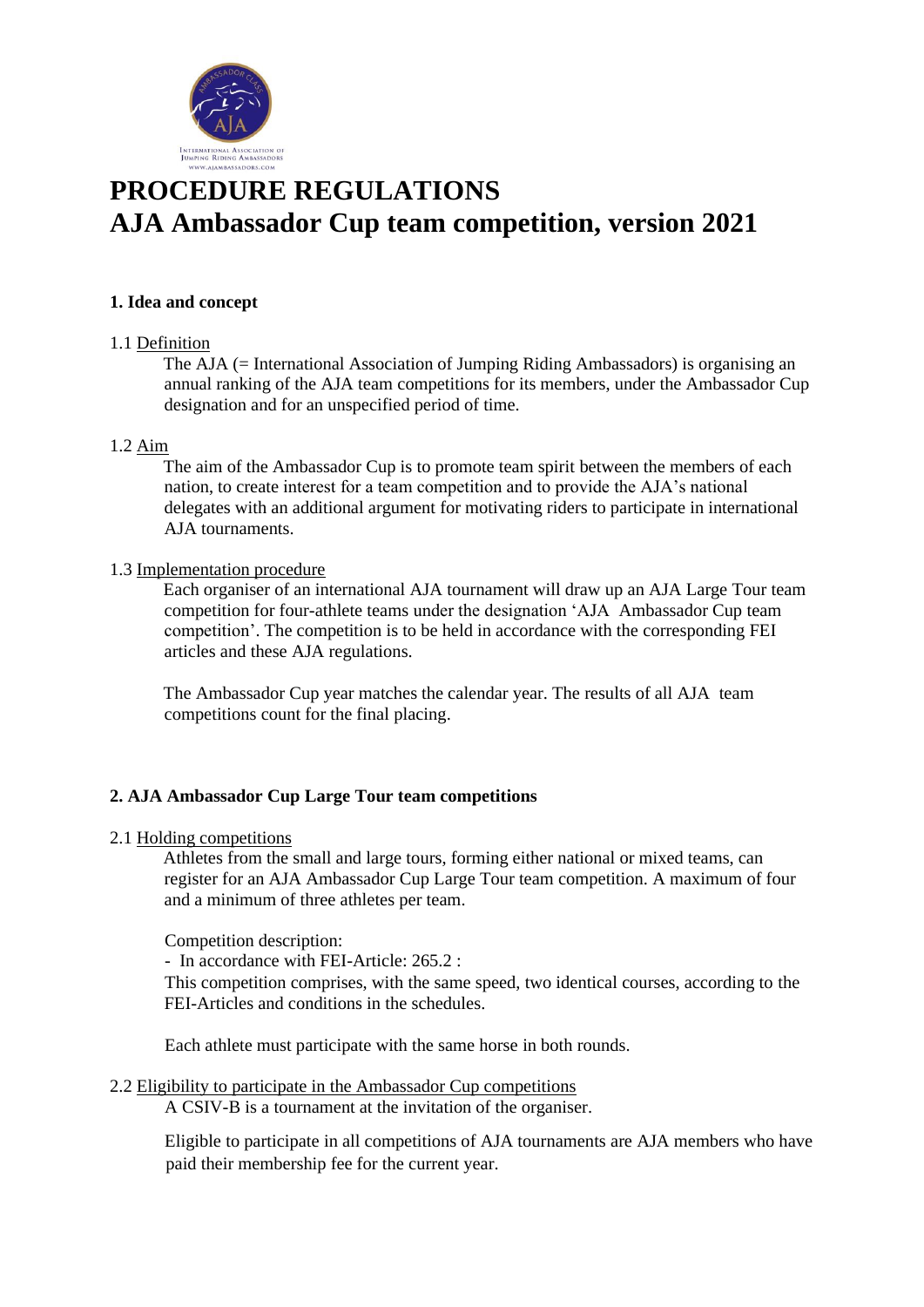Also eligible to participate in all competitions of AJA tournaments but with the exception of the Challenge Cup competition and the Europa Cup competition, are candidates for AJA membership and possible guest athletes invited by the organiser.

Athletes who have once been AJA members and whose membership has, for whatever reason, been revoked by the general assembly are not eligible to participate.

A maximum of three teams per nation are permitted to participate.

2.3 Remuneration and awarding of prizes for the AJA Ambassador Cup team competitions Prizes in kind will be awarded by the organisers of international AJA tournaments (min. 6 teams). Four honorary prizes for the winning team and plaques for the six best teams will be sponsored and presented by the AJA.

# **3. The AJA Ambassador Cup Large Tour team competition as a qualifying class for the Ambassador Cup**

# 3.1 Definition of a valid team

- 3.1.1 Teams made up of AJA members who have paid their yearly fees, candidates for AJA membership and possible guest athletes invited by the organiser, are eligible for the Ambassador Cup. At least three athletes on a counting team must have the same nationality. Definitive for the nationality of an athlete is the passport or the NF licence (and not the possible guest licence).
- 3.1.2 If four athletes from a nation participate in the tournament and are registered for the Europa Cup ranking, it is not allowed to admit a foreign athlete in the valid team. If a nation participates with only one team and only three athletes of a nation are eligible for the team, one foreign athlete is allowed in that team.
- 3.1.3 If two or three teams from one nation participate in the competition to which the outlined conditions apply, the national team counting towards the Cup ranking must have been registered one hour before the beginning of the competition as team no. 1. In case more teams per nation participate, a foreign athlete is only allowed in team no. 2 or 3.

# 3.1.4 European team(s):

If a maximum of two athletes of a nation are eligible for a team, foreign athletes can be allowed in that team. These teams will be named: team Europe 1, team Europe 2, etc.

# 3.2 Evaluation of the AJA Ambassador Cup team competition

Only the number 1-teams of each country can receive points for the Ambassador Cup team competition ranking:

| Place         |    | ـ |   | $\sim$<br>ے |  |
|---------------|----|---|---|-------------|--|
| <b>Points</b> | ــ |   | ٮ | -<br>-      |  |

Only Teams which are qualified for the 2nd round and which are not eliminated or have abandoned in this second round obtain points.

The teams which are eliminated in the first or second round do not obtain any points. The teams that qualify for the second round and are not at the start will be eliminated too and do not obtain any points.

Points are awarded according to the complete classification and European teams are included.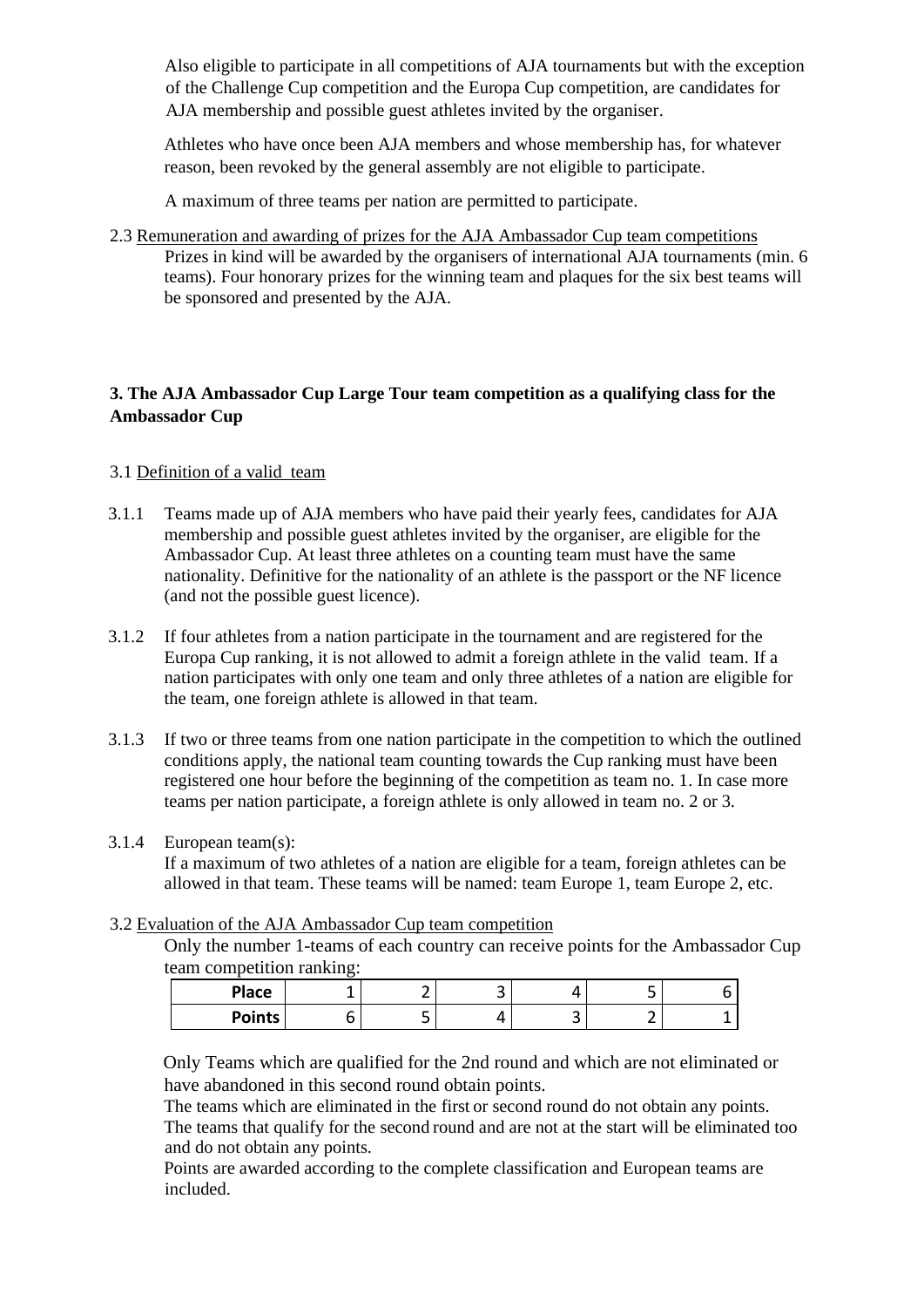#### 3.3 Final AJA Ambassador Cup team competition

The last point-awarding team competition of the calendar year will be held as the Final and awards twice as many points as other tournaments.

#### 3.4 Calculation of the Ambassador Cup ranking

The ranking is the result of adding the number of points from the scoring competitions in a calendar year. Where the same number of points have been scored after the last tournament,

- the number of first place showings;

- the number of second place showings;
- etc.
- are decisive.

#### 3.5 Prize-giving ceremony and remuneration for the Ambassador Cup ranking

The prize-giving ceremony will take place at the last AJA outdoor tournament of each calendar year. The first three teams of the Cup ranking will receive honorary AJA prizes.

# **4. General**

#### 4.1 Scoring events

The tournament calendar and, hence, the organisers of the Ambassador Cup competitions are proposed annually by the AJA board and approved by the annual general assembly.

4.2 Exclusion in case of sanctions

Athletes who are barred by their NF during the corresponding calendar year, will be dropped from the rankings. Furthermore, the AJA disciplinary committee can also exclude athletes in special circumstances.

#### 4.3 Draft schedules

Draft schedules must be presented well in advance to the technical committee of the AJA for scrutiny, before they are submitted to the responsible NF.

#### 4.4 Administration

The technical committee of the AJA will name one or more members to manage the Ambassador Cup and to be responsible for the contact between the AJA, the organisers, the athletes and possible sponsors.

# 4.5 Result service

The technical committee of the AJA will maintain a result service that will evaluate the rankings of the Ambassador Cup competitions, will adjust the intermediate overall ranking and will draw up the final overall ranking. The current ranking will be published on the Internet at [www.ajambassadors.com.](http://www.ajambassadors.com/)

#### 4.6 Sponsorship

One or more sponsors can be invited to fund the prizes in kind and/or to support athletes from neighbouring Eastern European countries (payment of travelling expenses).

#### 4.7 Speaker

The organisers of the AJA Ambassadors Cup team competitions will inform the local speaker about the procedures of this Ambassadors Cup and the current intermediate annual ranking.